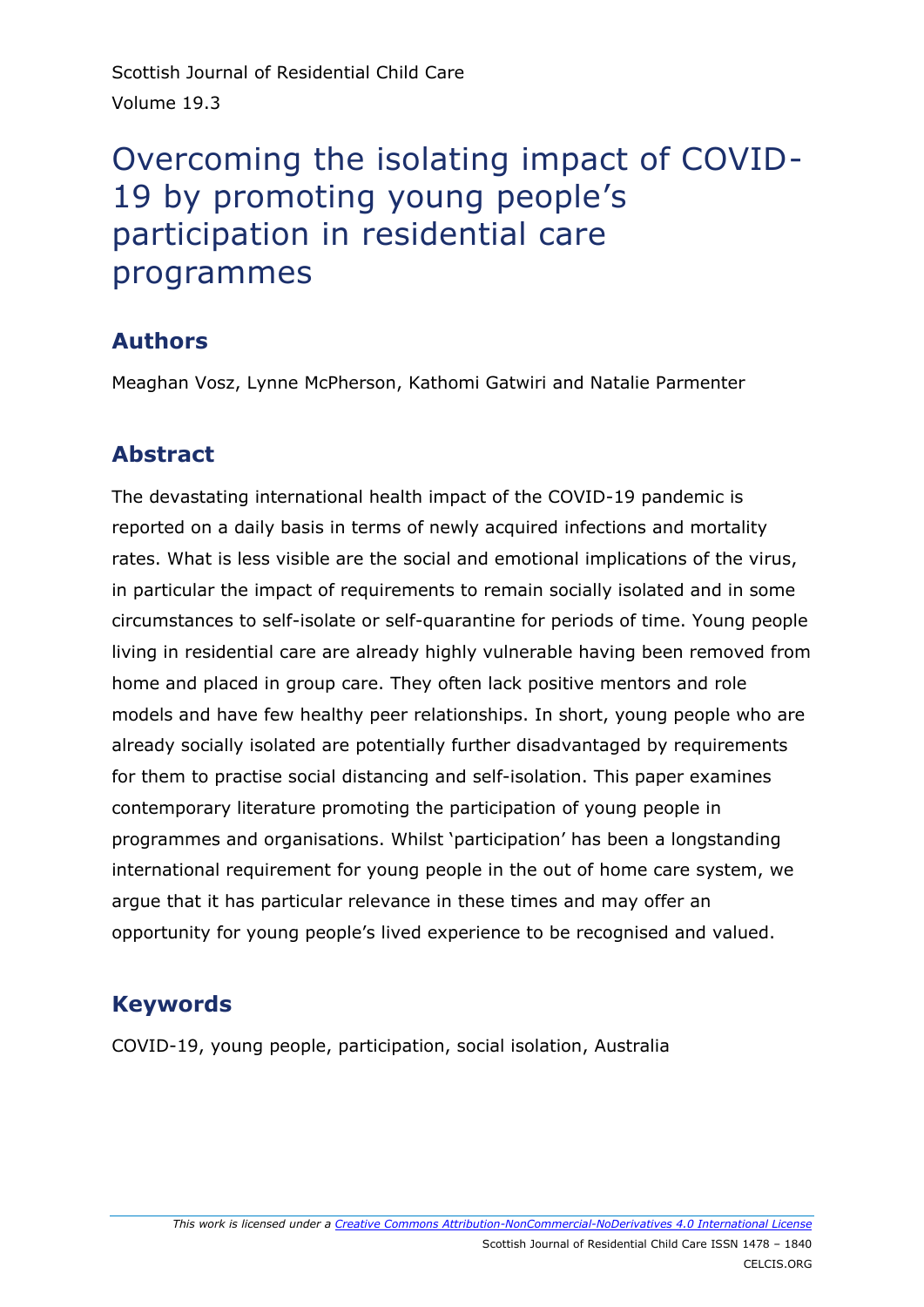# **Corresponding author:**

Meaghan Vosz, research officer, Centre for Excellence in Therapeutic Care, Southern Cross University, Lismore, Australia [meaghan.vosz@scu.edu.au](mailto:meaghan.vosz@scu.edu.au)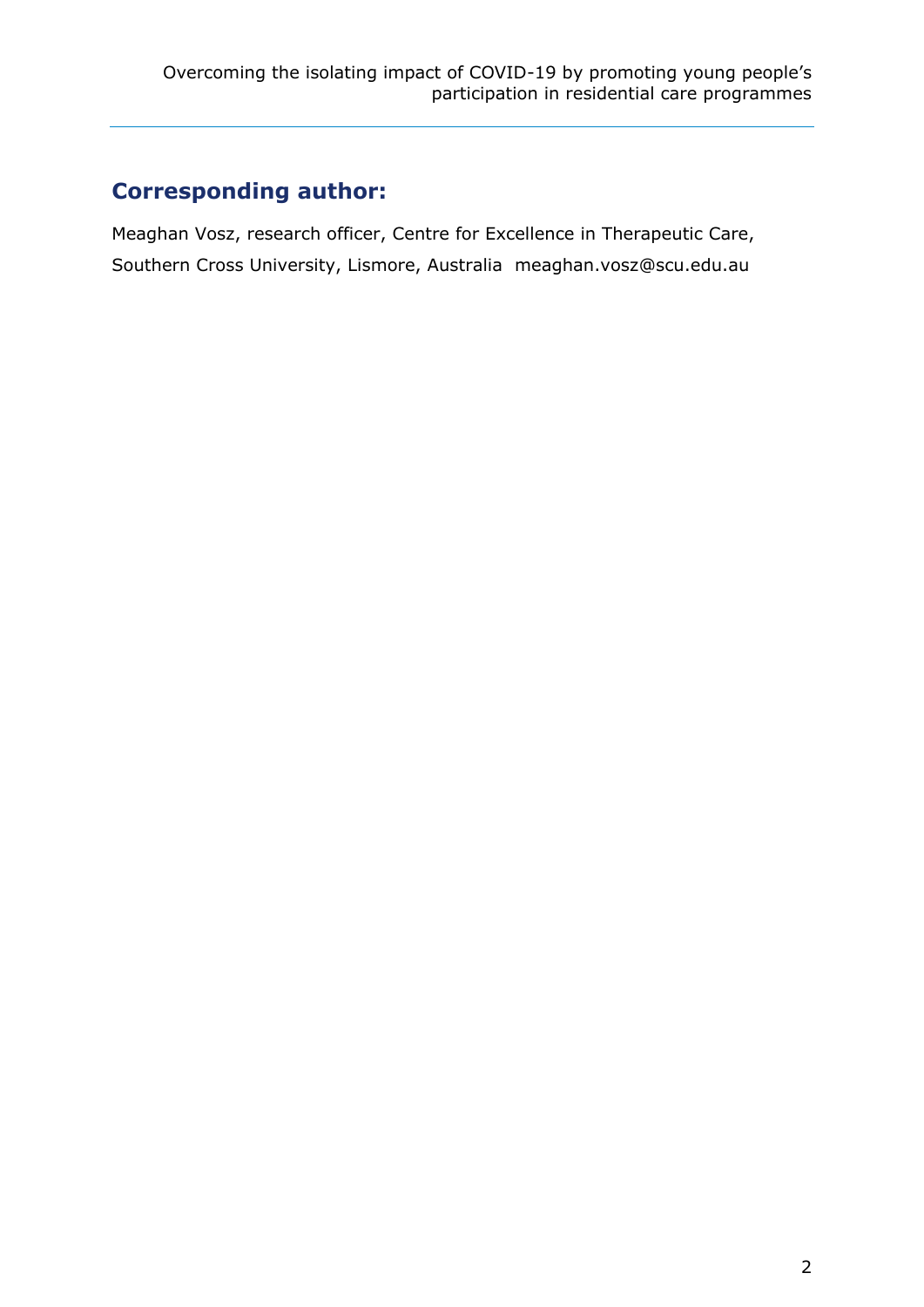### **Introduction**

The COVID-19 global pandemic has had and continues to have far reaching implications across the world. In the absence of a vaccine to combat the spread of the virus, a major public health response has been to prevent transmission by minimising human to human contact. At the interpersonal level, this may involve wearing a facemask in public and remaining at a 1.5 metre distance (2 metres in some countries) from other people or more dramatically, being placed in quarantine or required to self-isolate for specified periods of time. These selfisolating behaviours, whilst protecting young people in residential care from contracting the virus, have the potential to further isolate and exacerbate the vulnerability of this already highly vulnerable population. Social distancing in this context can be seen as the antithesis of the healthy social connection that young people in residential care need (McPherson et al., 2019; Vosz et al., 2020a).

What follows is an examination of contemporary literature suggesting different ways organisations can promote young people's participation, as a means of valuing their lived experience and demonstrating a willingness to hear their views. Ways in which young people can be involved in the design, delivery and evaluation of programmes, leadership and governance are explored as are organisational cultures and planning that may strategically work to overcome the social isolation associated with COVID-19.

#### **Involving young people in programmes and organisations**

Current research looking at young people's participation offers some great insights into the value of young people's participation, not just in day to day decisions that affect their own lives, but more strategically at programme development, organisational and institutional levels (Imanian and Thomas, 2020; Lansdown and O'Kane, 2014; Tisdall, 2017). Involvement in organisations ranges from individual to collective participation, and may include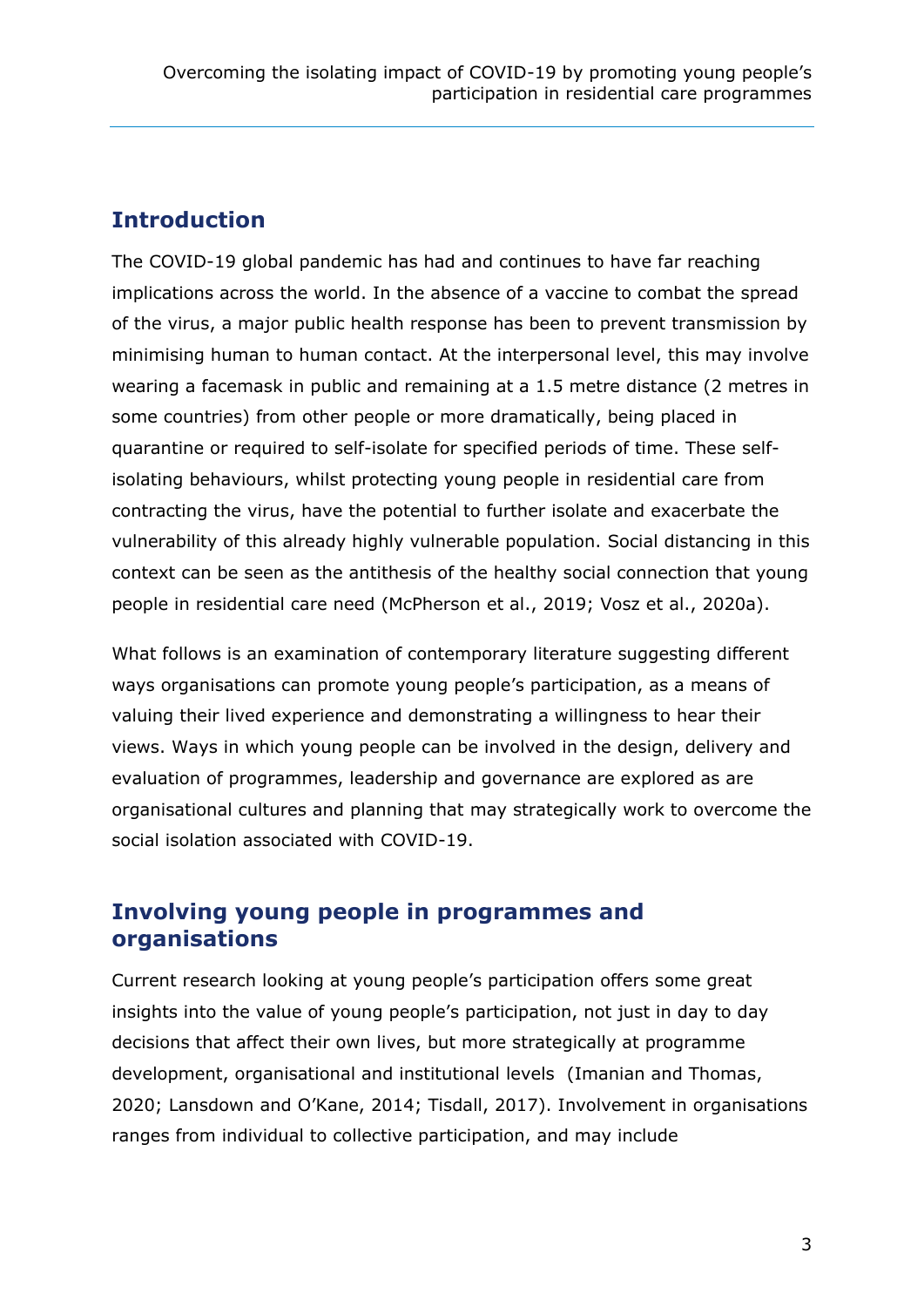programme/project design, development and evaluation, direction and oversight (Vosz et al.*,* 2020a).

Involving young people in residential care in organisational decision-making can achieve innovation, improved outcomes and care plans that better reflect young people's preferences (Moore et al*.*, 2018; Davis, 2019; Dixon, Ward and Blower, 2019). Partnering with young people in co-production and co-design of new programmes, such as aftercare and transition programmes of support, can benefit organisations through creating new service types and offerings that address young people's concerns (Reed, 2016; NSW Advocate for Children and Young People, 2019; Purtell et al*.*, 2019)

#### **Recognising young people's lived experience expertise**

Research suggests that the first step involves recognising that young people in residential care have knowledge and experience about services, policies and modes of care - what works, and what doesn't work for them (Vosz et al*.* 2020b). They may have ideas about how practices and systems need to improve to achieve better outcomes, or they may want to talk about the practices that are ineffective and disempowering. But many young people have also heard the rhetoric of participation without seeing authentic practice (Tisdall, 2017; Sinclair, Vieira and Zufelt, 2019).

Lived experience is the source of experience-based knowledge in human-centred organisations that can be harnessed in design and development (Lansdown, 2011; Dixon, Ward and Blower, 2019). Seeing lived experience as expertise is a way to learn about young people, what they value, and what kinds of practices and relationships hold credibility with them. Practitioners and managers need to show respect and be accountable to young people, genuinely considering their views to avoid participation becoming a 'smokescreen for inaction and an illusion of empowerment' (Percy-Smith and Thomas, 2014, p. 2). When young people are respected in an organisation, their experience and knowledge will be valued, their rights to participate will be realised, and power will be shared more equally (Thomas, 2012).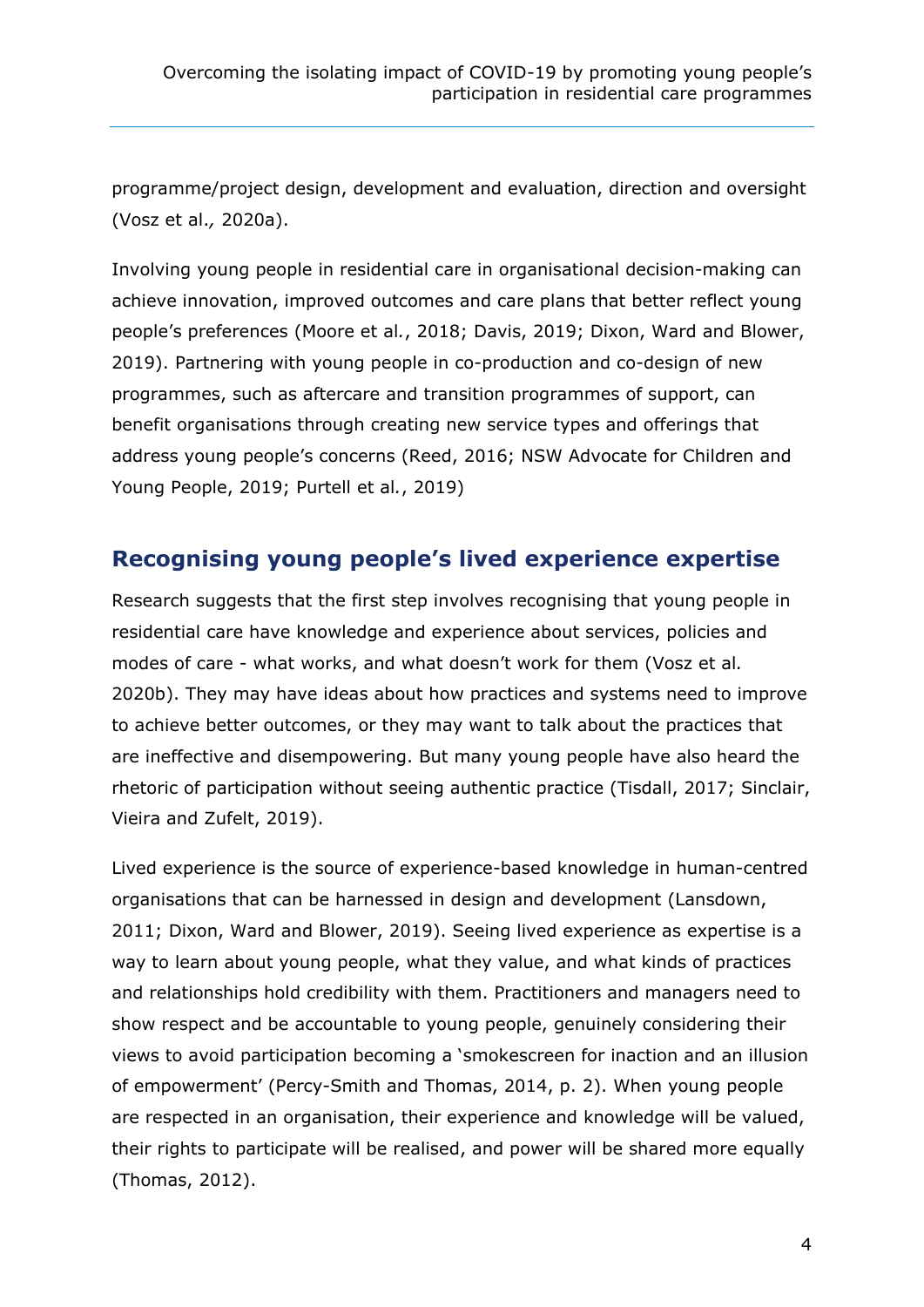Young people should not need to share all the details of their lives to be taken seriously. But they may want to share aspects of their stories to help adults understand their experiences, insights and preferences. For this reason, they should be supported to make careful decisions about what aspects of their lived experience they wish to share, and to protect themselves from difficult questions, dismissive or exploitative behaviour of others (Graham et al*.*, 2013). In Australia, [CREATE Foundation](https://create.org.au/) and [AbSec](https://www.absec.org.au/youth-ambassador-program.html) provide capacity building and opportunities for young people in care to contribute to organisational decisionmaking and governance.

### **Planning for organisational participation**

Vulnerability, social accountability and co-production should each be considered when planning the participation of young people who have experienced the child protection system, according to Tisdall (2017):

#### **Vulnerability**

Adults are obliged to protect young people in care, to restore their autonomy through relationships of respect, and to build their capabilities for participation. But when we focus on young people as 'at risk', we fail to address power imbalances, positioning them as 'works in progress' rather than citizens. Protecting young people in care from COVID-19 presents additional challenges to organisations seeking dialogue with young people to use strategies that address power imbalances and enhance their agency.

#### **Social accountability**

Adults are obliged to ensure equitable participation of young people in care, particularly those who are overrepresented or marginalised in the care system, and to be responsible for their actions and commitments to young people. This includes giving due consideration to their views in decision making and demonstrating the influence of their views on outcomes. Organisations need to build young people's capacities to participate, establish mechanisms to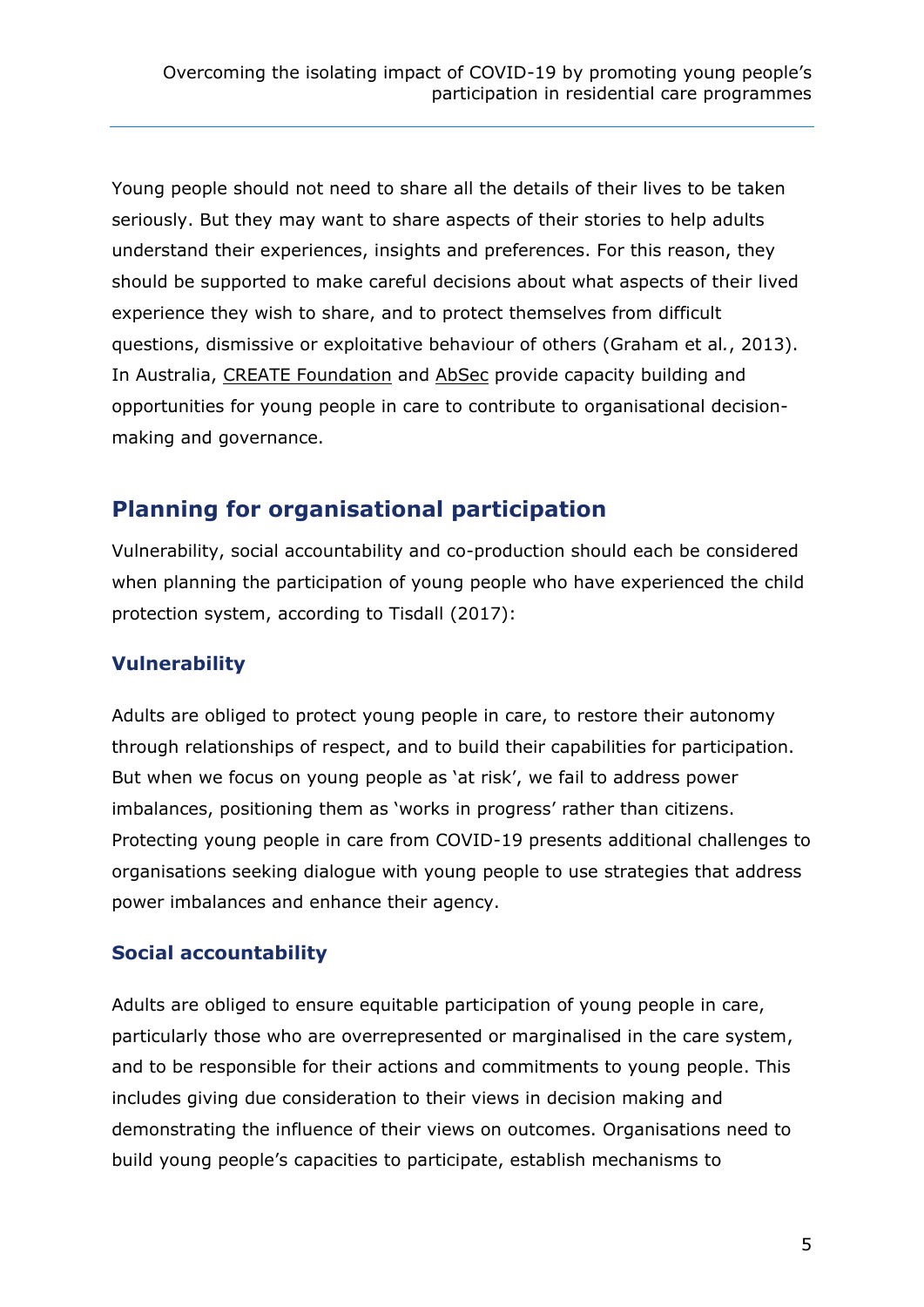effectively hold leaders to account. However, where organisations use an intermediary to engage with young people, the intermediary may become a 'proxy' for their views at the decision making 'table' (Tisdall, 2017).

#### **Co-production and co-design**

Here young people are involved in a reciprocal and equal relationship with other stakeholders such as senior managers, funding bodies, academics or other experts, in the design of programmes and projects, from the beginning. They are deeply embedded, from empathy and ideation to prototyping, scaling and review. Here young people's expertise, agency and decision-making capabilities on individual and collective levels are recognised, valued and incorporated in the process. If it is not delivered authentically, co-production, may be used to shoreup the priorities of powerful stakeholders (Tisdall, 2017).

Organisations should consider their readiness and commitment to listening and sharing power with young people (Shier, 2001), including the resources provided to support young people in forming and expressing their views (including space, time, food and transport), the commitment of senior decision makers to listening directly to young people, and the influence they will make to the outcomes you want to achieve (Lundy, 2007).

### **Young people's participation in organisational decision making**

Participation may take the form of individual and group feedback about the quality of service, consultation ideas about new services and programmes they would like to see, informal and formal evaluation of projects, services and the whole organisation, and even organisational governance, such as youth representative positions on a board of managers, youth advisory groups that provide ongoing advice to organisations, 'thinkers in residence', and youth reference groups that direct the development of new events or projects. Figure 1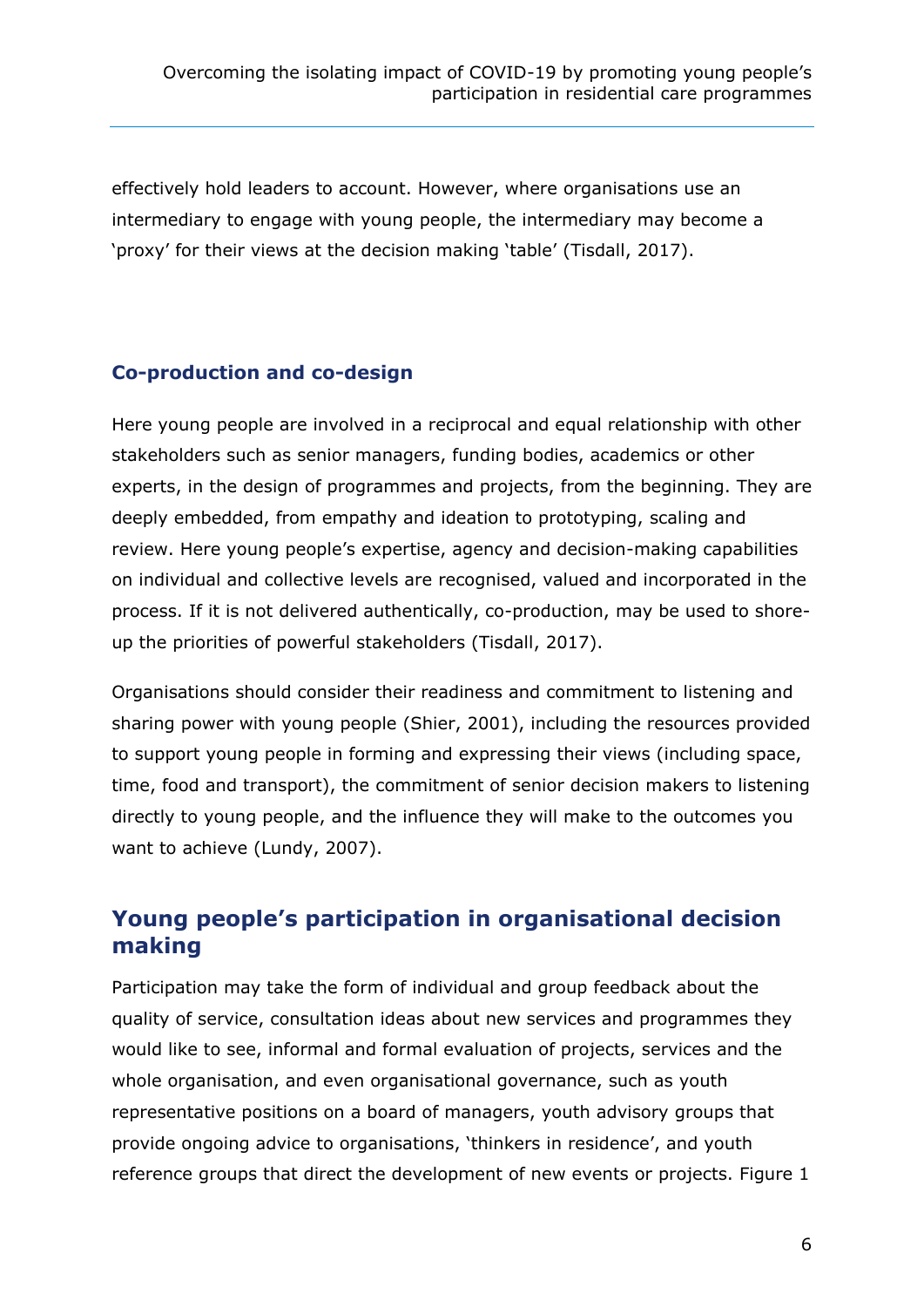below represents some of these different modes of involvement, and their proximity to organisational decision-making.



#### **Figure 1: Modes of participation and organisational decision making**

Organisations can benefit from drawing on young people's lived experience in the development of procedures, documents and policies, that reflect their concerns, culture, and interests (Calheiros, Patricio and Graca, 2013; McDowall, 2016). Young people can help to craft a message that makes sense, helping the organisation to communicate effectively with other young people. This involves planning, dedicated staffing and programme resources, capacity building, and commitment to follow through on their contributions. Youth consultants should be provided with feedback, their expertise should be remunerated, and they should be able to see the impact they made on the final product. Purtell (2019) also notes the importance of opportunities for young people to influence change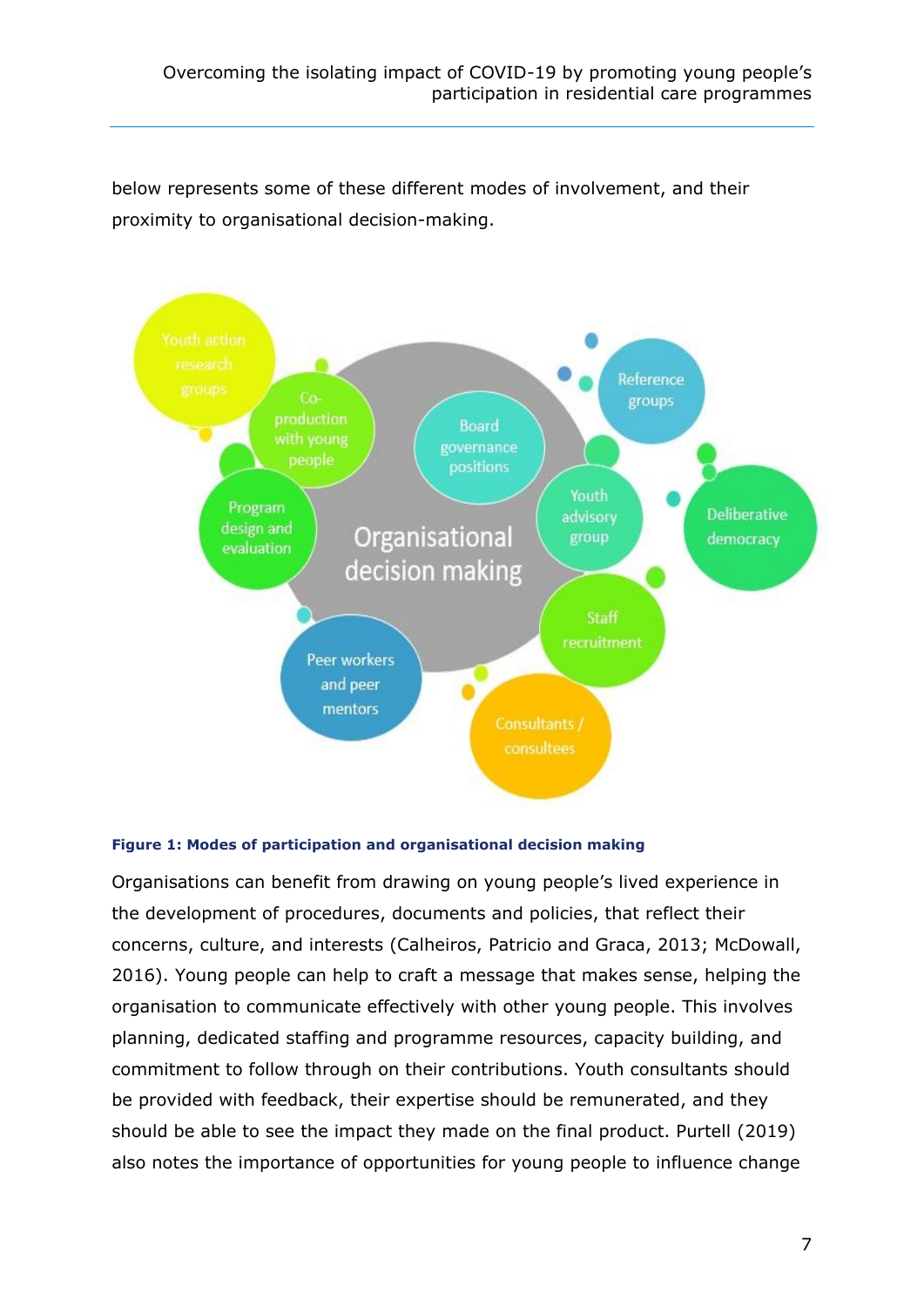in a variety of forums and at different levels within the organisation, rather than one-off approaches. Young people's involvement in this way can support the development of cultures of reciprocity, collaboration and improved relationships between staff, managers and young people (Dixon et al., 2019).

## **Young people's involvement in programme and service design**

Organisations may choose to involve young people in program design**,** delivery and evaluation, either using co-production or other forms of engagement. Young people's involvement in evaluation, co-research and peer review can also enhance organisational evaluation, and enhance dialogue with decision-makers (Dixon, Ward and Blower, 2019; Imanian and Thomas, 2020). Collaborative needs assessment and asset mapping, including place-based engagement, can benefit from young people's expertise in identifying problems and strengths, describing the barriers they experience as place- and service-users, and identifying solutions that will have meaning for them. Young people may find it challenging to open up in forums, so it is important to build provide a range of participation options including youth-led and shared adult-youth activities. Organisations can build young people's trust by listening, meeting them at the 'decision-making table' and taking young people's views seriously in sustained relationships over time.

Youth-inclusive programme design may involve co-production and co-design or may only engage young people in certain stages of the development process. Methods include youth and community steering groups, including young people in the programme design team, involving young people who are peer workers and peer mentors to link to other young people (Purtell et al*.*, 2019). Youth participatory action research is a method where young people who are most affected by a social issue or problem form together with facilitation and support to learn about the problem, plan and take action, and create social change over time (Dixon et al., 2019).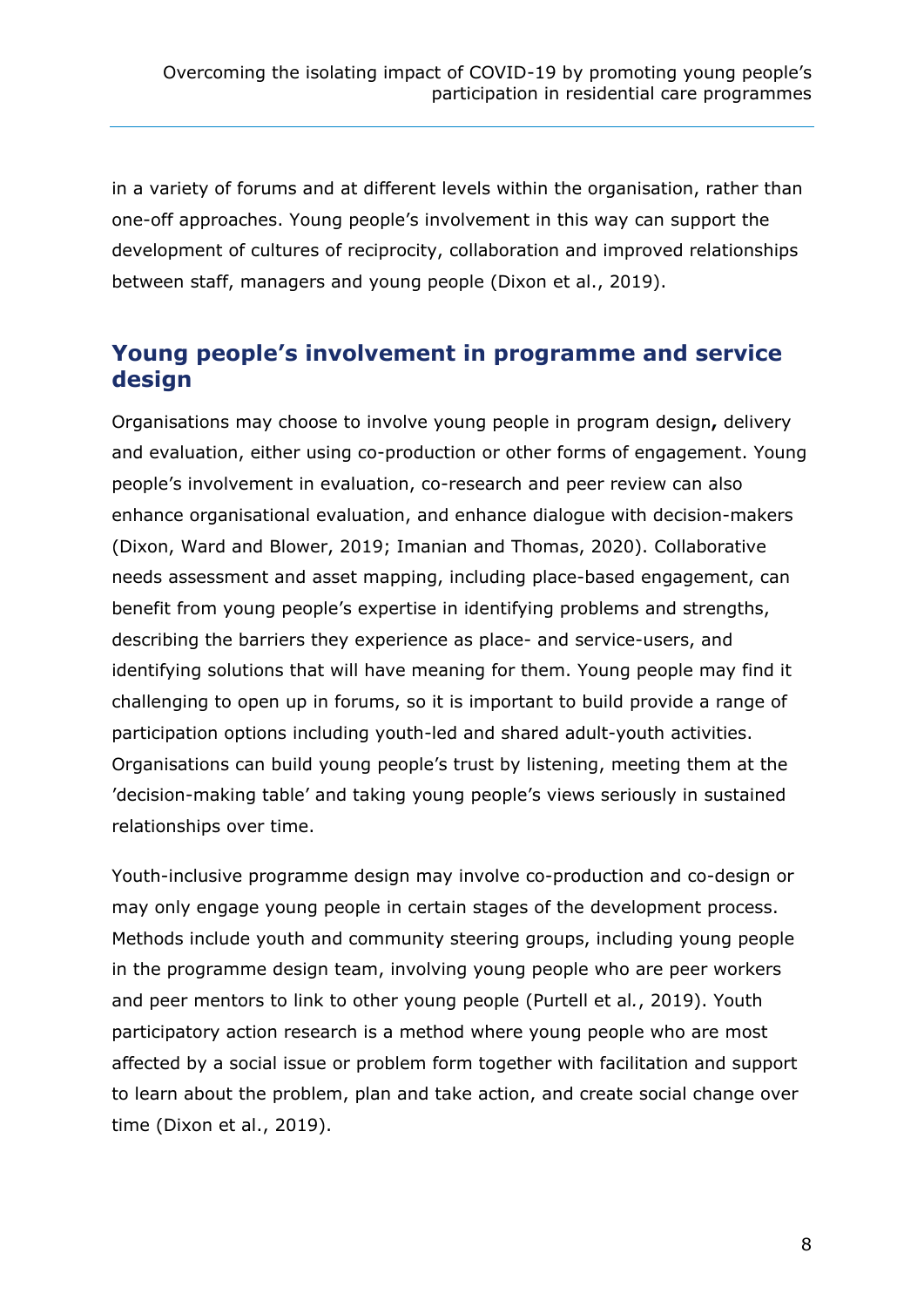Where young people are involved alongside other key stakeholders in design and decision making, existing decision-making processes and spaces should be made youth friendly, inclusive and accessible. This could involve moving into young people's spaces, such as a local park, or might involve bringing young people into executive spaces like board rooms. Remuneration of young people is important, so that their expertise is valued on an equal footing to other paid staff and executive members. In a recent study in Australia, evidence was found that remuneration does not put undue influence on young people to participate (Taplin et al*.*, 2019).

# **Young people's involvement in organisational decision making and governance**

Youth advisory groups and representative board positions are increasingly seen as industry-standard practices (Schoenfeld et al*.*, 2019). Young people may benefit from mentoring to support their involvement in organisational management (including staff recruitment), strategic planning, and business development. Where only a small number of young people are involved as 'representatives' on boards and decision-making groups with other adults, they should be supported and resourced to undertake this role. Similarly, training and capacity building should be provided to young people who take on other special roles, as facilitators, co-researchers, reviewers and leaders (Lansdown, 2019).

Youth advisory groups are one way to build participation in organisational governance that is additional to existing structures of decision-making and involves ongoing advice to senior managers and leaders. The relationship between a youth advisory groups and senior decision makers should be clarified, so that young people know from the outset what level of accountability they can expect. Youth advisory group members can be expected to draw on their lived experience knowledge in decision-making processes that are accessible, inclusive and youth friendly.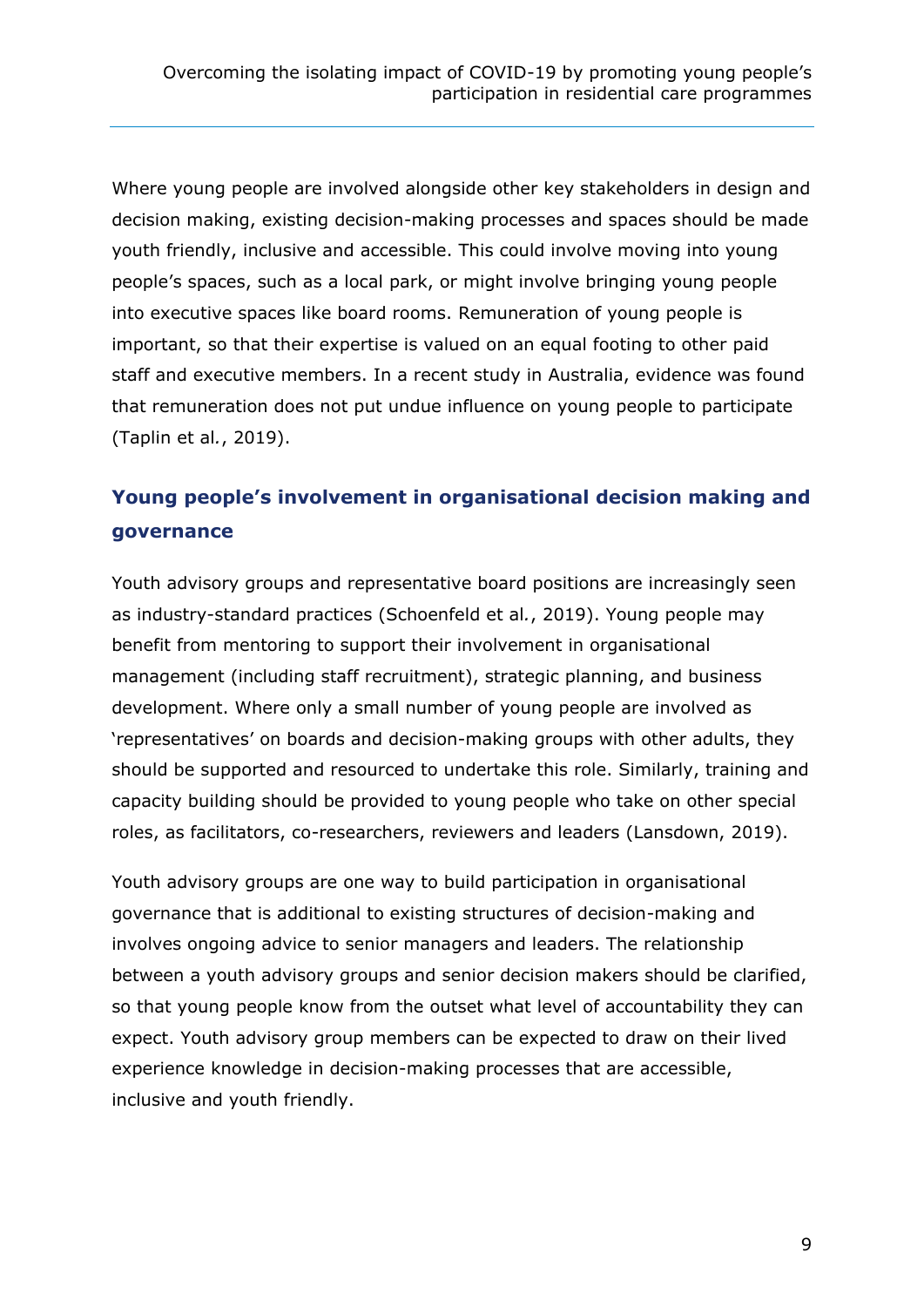# **Conclusion**

The literature relating to young people's engagement in organisations, programme design and evaluation suggests myriad techniques for achieving meaningful participation in residential care. The benefits of participation that is accountable to young people, supports their capabilities and agency, and recognises their contributions, accrue to both young people, staff and organisations, as their lived experience provides a wealth of expertise to guide organisational adaptation. Meaningful participation is also an opportunity for organisations seeking to re-design therapeutic care programme design, organisational cultures and governance in response to COVID-19 health and social restrictions, in ways that counter the negative implications of social isolation. We now understand that COVID-19 is here to stay, and young people can be active partners to staff and managers as we seek to adapt service provision and models of care. Organisations should seek to value young people's lived experience, and consider the ways they will collaborate with young people in authentic, respectful relationships that enable dialogue and reciprocity. Further research is needed to identify, from the perspective of young people themselves, the processes and models of participation that are most effective for them.

#### **References**

Calheiros, M. M., Patricio, J. N., & Graca, J. (2013). Staff and youth views on autonomy and emancipation from residential care: A participatory research study. *Evaluation and Program Planning, 39,* 57-66. doi: 10.1016/j.evalprogplan.2013.04.003

Davis, M. (2019). *Family is culture: Independent review of Aboriginal and Torres Strait Islander children and young people in out-of-home care in New South Wales*. Sydney. Retrieved from https://www.familyisculture.nsw.gov.au/?a=726329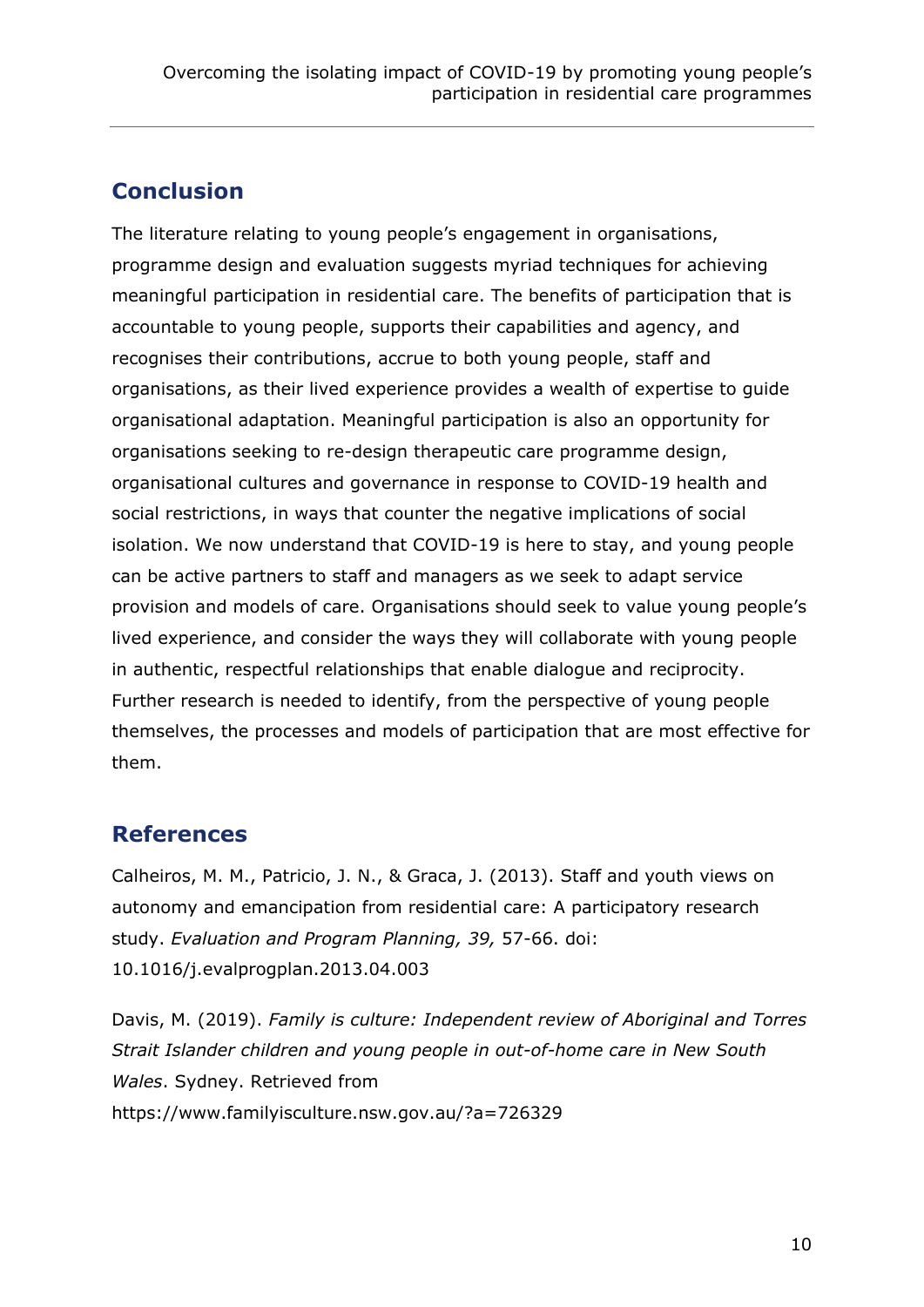Dixon, J., Ward, J., & Blower, S. (2019). "They sat and actually listened to what we think about the care system": The use of participation, consultation, peer research and co-production to raise the voices of young people in and leaving care in England. *Child Care in Practice*, *25*(1), 6–21. doi: 10.1080/13575279.2018.1521380

Fitzmaurice, L. (2017). Children's voices in system reform: A case study on children and young people's participation within the modernisation of Child, Youth and Family, *Aotearoa New Zealand Social Work*, *29*(1), 41-52. doi: 10.11157/anzswj-vol29iss1id190

Graham, A., Powell, M., Taylor, N., Anderson, D., & Fitzgerald, R. (2013). *Ethical [Research](https://childethics.com/glossary/research/) Involving [Children](https://childethics.com/glossary/child/)*. Florence: UNICEF Office of Research – Innocenti. Retrieved from https://childethics.com/wpcontent/uploads/2013/10/ERIC-compendium-approved-digital-web.pdf

Imanian, S., & Thomas, N. P. (2020). Independent children's rights institutions as facilitators of dialogue between children and the state: An opportunity for mutual empowerment? *Societies Without Borders*, *14*(1). Retrieved from http://clok.uclan.ac.uk/34261/

Lansdown, G. (2011). *Every child's right to be heard: A resource guide on the UN Committee on the Rights of the Child General Comment no. 12*. London: Save the Children UK. Retrieved from https://www.unicef.org/files/Every\_Childs\_Right\_to\_be\_Heard.pdf

Lansdown, G. (2019). *Conceptual framework for measuring outcomes of adolescent participation*. New York: UNICEF. Retrieved from https://www.unicef.org/media/59006/file

Lansdown, G., & O'Kane, C. (2014). *A toolkit for monitoring and evaluating children's participation: Booklet 1*. London: Save The Children. Retrieved from https://resourcecentre.savethechildren.net/library/toolkit-monitoring-andevaluating-childrens-participation-introduction-booklet-1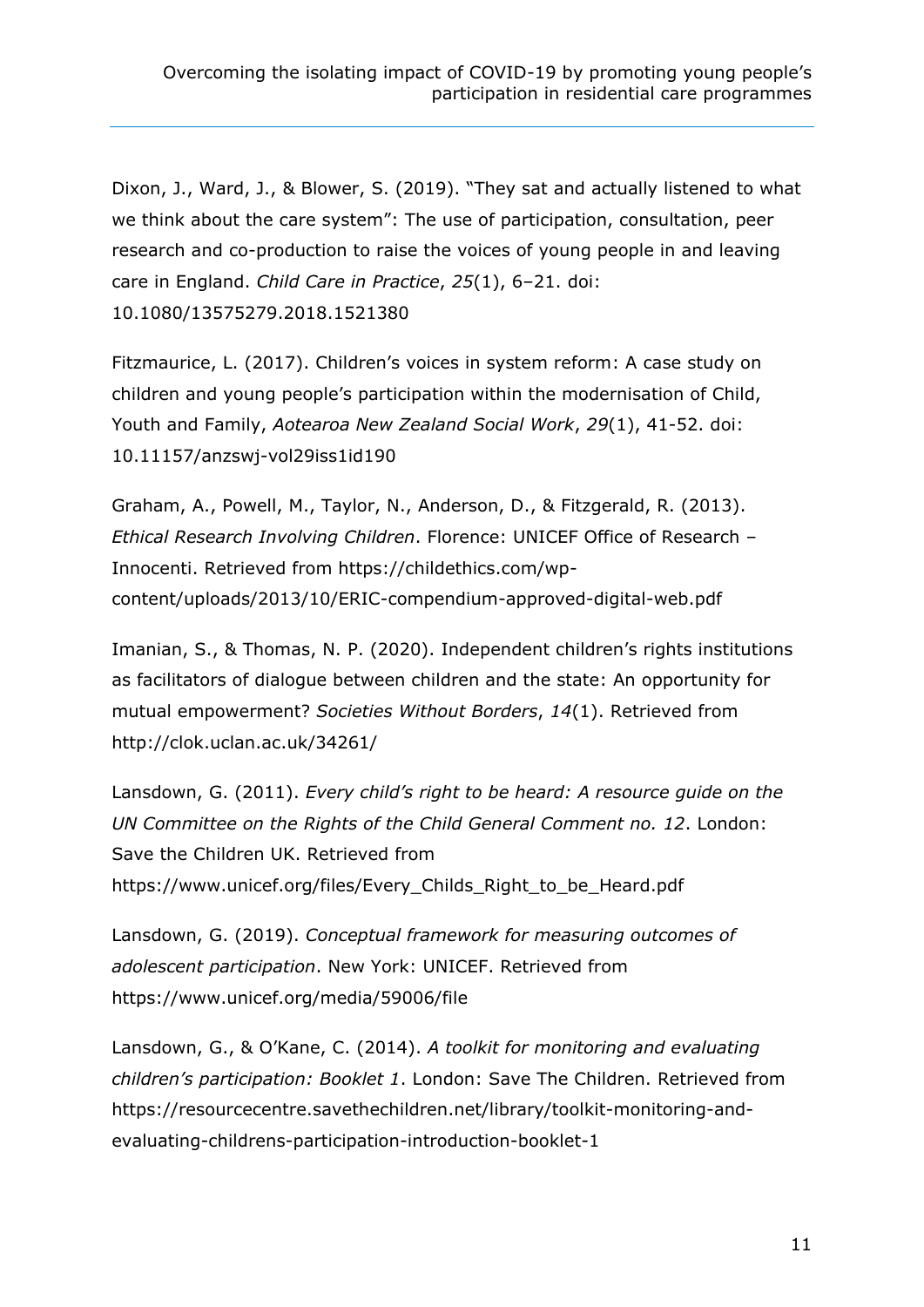Lundy, L. (2007). 'Voice' is not enough: Conceptualising Article 12 of the United Nations Convention on the Rights of the Child. *British Educational Research Journal*, *33*(6), 927–942. doi: 10.1080/01411920701657033

McDowall, J. (2016). Are we listening?: The need to facilitate participation in decision-making by children and young people in out-of-home care. *Developing Practice: The Child, Youth and Family Work Journal*, *44*, 77-93. Retrieved from https://search-informit-com-

au.ezproxy.scu.edu.au/documentSummary;dn=299355760459838;res=IELAPA

McPherson, L., Gatwiri, K., Cameron, N., & Parmenter, N. (2019). Research report: *The evidence base for therapeutic group care: A systematic scoping review*. Retrieved from: https://cetc.org.au/app/uploads/2019/03/Research-Report-Evidence-Base-for-Therapeutic-Group-Care-16Feb19-1.pdf

Moore, T., McArthur, M., Death, J., Tilbury, C., & Roche, S. (2018). Sticking with us through it all: The importance of trustworthy relationships for children and young people in residential care. *Children and Youth Services Review, 84*, 68– 75. doi: 10.1016/j.childyouth.2017.10.043

NSW Advocate for Children and Young People (2019). *Engaging children and young people in your organisation*. Sydney: NSW Government Office of the Advocate for Children and Young People. Retrieved from https://www.acyp.nsw.gov.au/participation-guide

Percy-Smith, B., & Thomas, N. P. (2014). *A handbook of children and young people's participation: Perspectives from theory and practice*. London and New Yorl: Routledge/Taylor & Francis Group.

Purtell, J., Westwick, L., Witnish, B., Butcher, J., [Withheld], Annie, Salera, R., Bollinger, J. (2019). Learning from lived experience in government care: Sharing gains in knowledge and practice in youth participation with key care stakeholders. *Scottish Journal of Residential Child Care*, *18*(2), 108-118. Retrieved from https://www.celcis.org/files/2715/5992/3181/SJRCC\_Vol\_18.2.pdf#page=109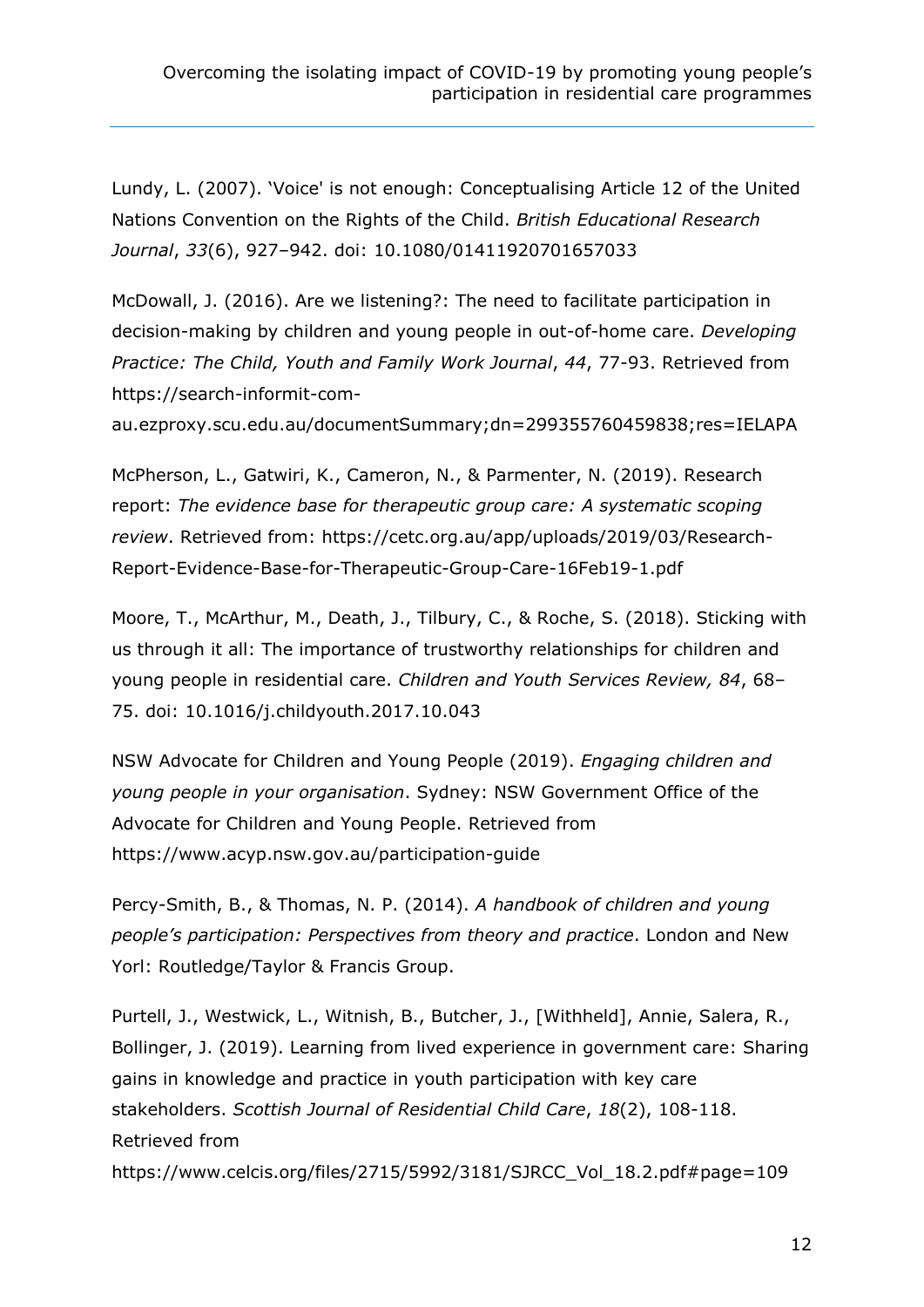Reed, J. (2016). To improve outcomes for young people transitioning from statutory care to independence: An international perspective, *Developing Practice: The Child, Youth and Family Work Journal*, *44*, 37–47. Retrieved from https://search-informit-com-

au.ezproxy.scu.edu.au/documentSummary;dn=299094898862223;res=IELAPA

Schoenfeld, E. A., Bennett, K., Manganella, K., & Kemp, G. (2019). More than just a seat at the table: The power of youth voice in ending youth homelessness in the United States. *Child Care in Practice*, *25*(1), 112–125. doi: 10.1080/13575279.2018.1521376

Shier, H. (2001). Pathways to participation: Openings, opportunities and obligations. *Children and Society*, *15*(2), 107–117. doi: 10.1002/chi.617

Sinclair, L., Vieira, M., & Zufelt, V. (2019). Youth engagement and participation in a child and youth care context. *Scottish Journal of Residential Child Care*, *18* (1), 29-47

Taplin, S., Chalmers, J., Hoban, B., McArthur, M., Moore, T., Graham, A. (2019). Children in social research: Do higher payments encourage participation in riskier studies? *Journal of Empirical Research on Human Research Ethics*, *14*(2), 126–140. doi: 10.1177/1556264619826796

Thomas, N. (2012). Love, rights and solidarity: Studying children's participation using Honneth's theory of recognition. *Childhood*, *19*(4), 453–466. doi: 10.1177/0907568211434604

Tisdall, E. K. M. (2017). Conceptualising children and young people's participation: Examining vulnerability, social accountability and co-production. *International Journal of Human Rights*, *21*(1), 59–75. doi: 10.1080/13642987.2016.1248125

Vosz, M., McPherson, L., Parmenter, N., & Gatwiri, K. (2020a). *Enabling young people's participation in residential care decision-making*. Retrieved from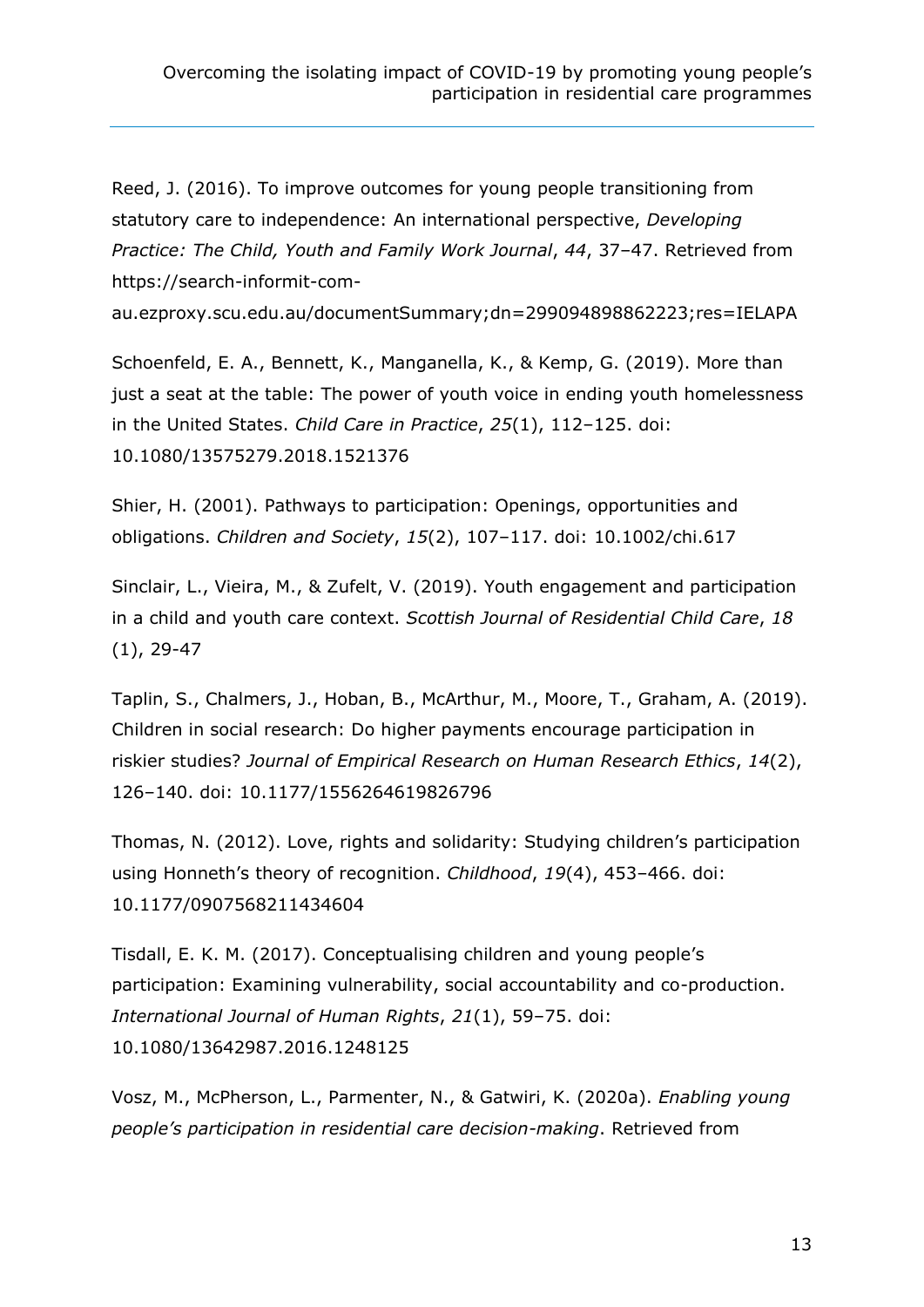https://cetc.org.au/app/uploads/2020/04/YouthParticipation\_Research-Brief-CETC-April2020.pdf

Vosz, M., Keevers, S., Williams, D., Ben, Bonnie, & Nika. (2020b). *Through our eyes: Giving due weight to children and young people in policy making*. Retrieved from https://bit.ly/2G92N9p.

### **About the authors**

#### **Meaghan Vosz, MA (Journ) UTS, BAppSci (Soc Ecol) Western Sydney U. Centre for Excellence in Therapeutic Care/Southern Cross University**

Meaghan is a PhD candidate researching the practices associated with giving due weight to children and young people in out-of-home care policy making with the Centre for Children and Young People. She teaches youth work, social policy and disability practice in the social work and social welfare programs at Southern Cross University, drawing on over 20 years' experience working with young people, families and communities in OOHC, domestic and sexual violence, child protection, housing and homelessness and regional/rural community development. Her research interests focus on the ways adults can enable, listen and take seriously children and young people's views in individual, organisational and policy decision making, and she was lead author of *[Enabling the](https://cetc.org.au/app/uploads/2020/04/YouthParticipation_Research-Brief-CETC-April2020.pdf)  [participation of young people in residential care decision making](https://cetc.org.au/app/uploads/2020/04/YouthParticipation_Research-Brief-CETC-April2020.pdf)* in 2020.

### **Dr Lynne McPherson, BSW, MSW, M.AASW, Ph.D. (Churchill Fellow) Director of Research Centre of Excellence for Therapeutic Care. Associate Professor Southern Cross University**

Dr McPherson joined Southern Cross University in 2016 as a senior lecturer, social work in the School of Arts and Social Sciences. Prior to this appointment she held a tenured position in social work and social policy at La Trobe University, Melbourne. Before becoming an academic, Lynne spent more than 25 years as a senior social work manager and practice leader in child protection, out of home care and the wider child, youth and family sector. Lynne's research